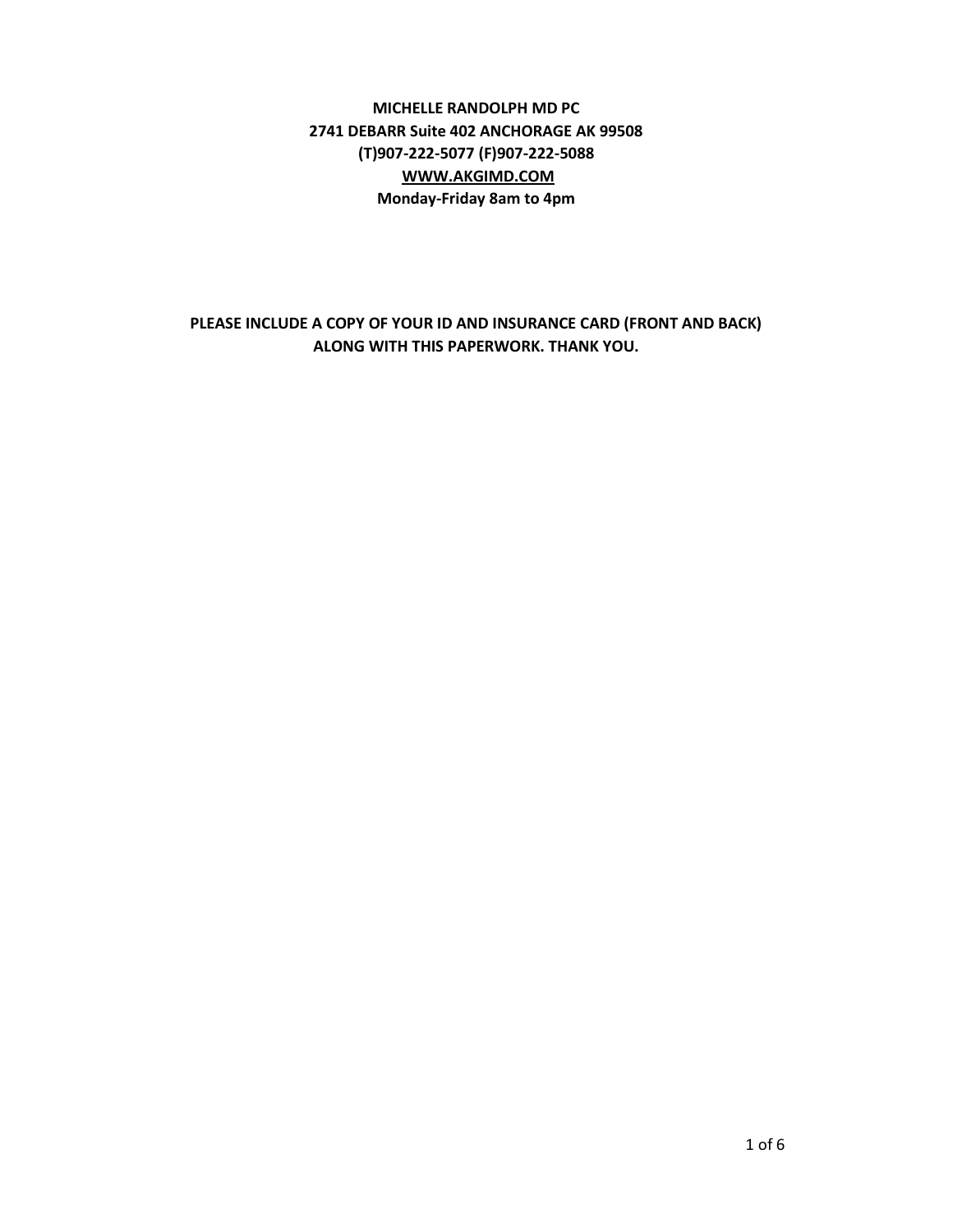# **MICHELLE RANDOLPH MD PC 2741 DEBARR SUITE 402 ANCHORAGE AK 99508 (T)907-222-5077 (F)907-222-508[8 WWW.AKGIMD.COM](http://www.akgimd.com/) M-F 8AM-4PM**

| PATIENT INFORMATION                                                                                                                                                  |              |                        |                                                                                        |                                                              |                     |                     |                                                                                        |                 |  |
|----------------------------------------------------------------------------------------------------------------------------------------------------------------------|--------------|------------------------|----------------------------------------------------------------------------------------|--------------------------------------------------------------|---------------------|---------------------|----------------------------------------------------------------------------------------|-----------------|--|
| LAST NAME:                                                                                                                                                           |              |                        |                                                                                        | <b>FIRST NAME:</b>                                           |                     |                     |                                                                                        | MIDDLE INITIAL: |  |
| SEX:<br>$\Box$ MALE $\Box$ FEMALE                                                                                                                                    | SSN:         |                        |                                                                                        | DATE OF BIRTH:                                               |                     |                     | <b>MARITAL STATUS:</b>                                                                 |                 |  |
| <b>ETNICITY:</b>                                                                                                                                                     |              | ADDRESS:               |                                                                                        |                                                              |                     |                     |                                                                                        |                 |  |
| <b>CITY</b>                                                                                                                                                          |              | <b>STATE</b>           |                                                                                        |                                                              |                     |                     | <b>ZIP CODE</b>                                                                        |                 |  |
| <b>PRIMARY PHONE NUMBER:</b>                                                                                                                                         |              |                        |                                                                                        | <b>SECONDARY PHONE NUMBER:</b>                               |                     |                     |                                                                                        |                 |  |
| OK TO LEAVE DETAILED MESSAGE IN VOICE MAIL? $\Box$ YES $\Box$ NO                                                                                                     |              |                        |                                                                                        |                                                              |                     |                     |                                                                                        |                 |  |
| <b>EMAIL ADDRESS:</b>                                                                                                                                                |              |                        |                                                                                        |                                                              |                     |                     |                                                                                        |                 |  |
| <b>OCCUPATION:</b>                                                                                                                                                   |              |                        |                                                                                        | <b>EMPLOYER:</b>                                             |                     |                     |                                                                                        |                 |  |
| PRIMARY CARE PROVIDER:                                                                                                                                               |              |                        |                                                                                        | <b>REFERRING PROVIDER:</b>                                   |                     |                     |                                                                                        |                 |  |
| PREFERRED PHARMACY:                                                                                                                                                  |              |                        | PHARMACY ADDRESS:                                                                      |                                                              |                     |                     |                                                                                        |                 |  |
| <b>HEALTH INSURANCE</b>                                                                                                                                              |              |                        | $\Box$ (SELF PAY)                                                                      |                                                              |                     |                     |                                                                                        |                 |  |
|                                                                                                                                                                      |              |                        |                                                                                        | PRIMARY INSURANCE                                            |                     |                     |                                                                                        |                 |  |
| <b>INSURANCE COMPANY:</b>                                                                                                                                            |              |                        |                                                                                        | <b>SUBSCRIBER NAME:</b>                                      |                     |                     |                                                                                        |                 |  |
| ID NUMBER:                                                                                                                                                           |              |                        |                                                                                        | <b>GROUP NUMBER:</b>                                         |                     |                     |                                                                                        |                 |  |
| <b>EMPLOYER:</b>                                                                                                                                                     |              | <b>SUBSCRIBER DOB:</b> |                                                                                        |                                                              |                     |                     | <b>RELATIONSHIP TO SUBSCRIBER:</b><br>$\square$ SELF $\square$ SPOUSE $\square$ PARENT |                 |  |
|                                                                                                                                                                      |              |                        |                                                                                        | <b>SECONDARY INSURANCE</b>                                   |                     |                     |                                                                                        |                 |  |
| <b>INSURANCE COMPANY:</b>                                                                                                                                            |              |                        |                                                                                        | <b>SUBSCRIBER NAME:</b>                                      |                     |                     |                                                                                        |                 |  |
| <b>ID NUMBER:</b>                                                                                                                                                    |              |                        |                                                                                        | <b>GROUP NUMBER:</b>                                         |                     |                     |                                                                                        |                 |  |
| <b>EMPLOYER:</b>                                                                                                                                                     |              | <b>SUBSCRIBER DOB:</b> | <b>RELATIONSHIP TO SUBSCRIBER:</b><br>$\square$ SELF $\square$ SPOUSE $\square$ PARENT |                                                              |                     |                     |                                                                                        |                 |  |
|                                                                                                                                                                      |              |                        |                                                                                        | YOUR RIGHT TO PRIVACY                                        |                     |                     |                                                                                        |                 |  |
| <b>PATIENTS FULL NAME</b>                                                                                                                                            |              |                        |                                                                                        |                                                              |                     |                     |                                                                                        |                 |  |
| WE UNDERSTAND YOU MAY HAVE CONCERNED RELATIVES OR SIGNIFICANT OTHERS. PLEASE LIST<br>NAMES OF THOSE PEOPLE THAT WE MIGHT SHARE YOUR MEDICAL INFORMATION WIH. WITHOUT |              |                        |                                                                                        | YOUR WRITTEN CONSENT, THIS INFORMATION WILL NOT BE RELEASED. |                     |                     |                                                                                        |                 |  |
| <b>PHONE</b><br><b>NAME</b>                                                                                                                                          |              |                        |                                                                                        |                                                              |                     | <b>RELATIONSHIP</b> |                                                                                        |                 |  |
| <b>NAME</b>                                                                                                                                                          |              | <b>PHONE</b>           |                                                                                        |                                                              |                     | <b>RELATIONSHIP</b> |                                                                                        |                 |  |
| <b>NAME</b>                                                                                                                                                          | <b>PHONE</b> |                        |                                                                                        |                                                              | <b>RELATIONSHIP</b> |                     |                                                                                        |                 |  |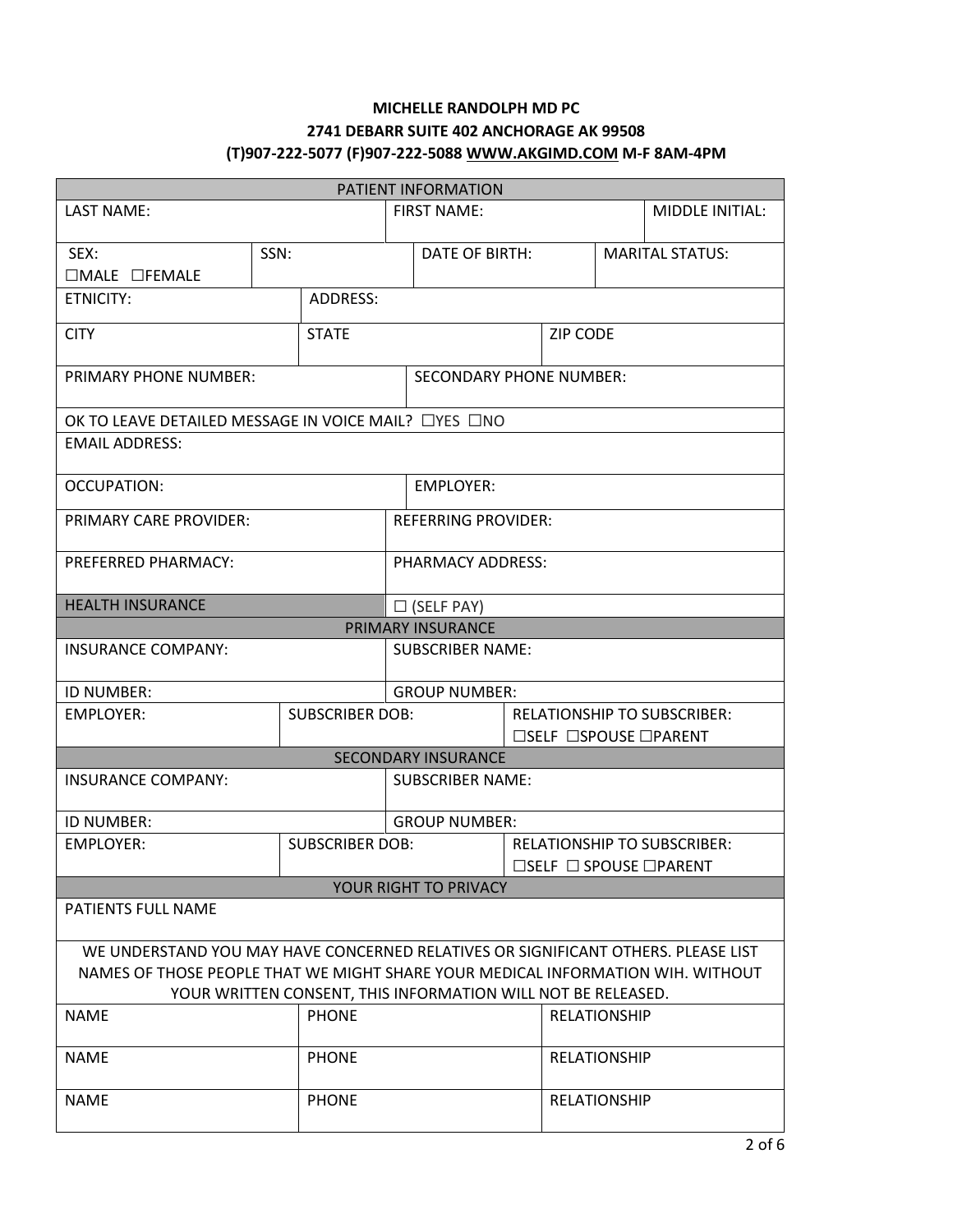ALL CO-INSURANCE PAYMENTS ARE DUE AT THE TIME OF SERVICE. I UNDERSTAND THAT I AM RESPONSIBLE FOR OBTAINING A REFERRAL FROM MY PRIMARY CARE PHYSICIAN IF ONE IS REQUIRED.

I ACCEPT FINANCIAL RESPONSIBILITY FOR ALL ACCOUNT BALANCES OVER 30 DAYS. ANY ACCOUNTS THAT ARE REFERRED FOR COLLECTION WILL BE CHARGED REASONABLE COLLECTION FEES AND ATTORNEY FEES.

I AUTHORIZE THE DOCTOR TO RELEASE INFORMATION TO MY INSURANCE COMPANY. I AUTHORIZE ALL INSURANCE BENEFITS TO BE PAID DIRECTLY TO THE DOCTOR.

|                                                                                                                                                                                        | <b>DATE</b>                                                                                                                                                         |                                                                                                                                                                             |
|----------------------------------------------------------------------------------------------------------------------------------------------------------------------------------------|---------------------------------------------------------------------------------------------------------------------------------------------------------------------|-----------------------------------------------------------------------------------------------------------------------------------------------------------------------------|
| <b>CHIEF COMPLAINT:</b><br>$\Box$ ABDOMINAL PAIN<br>□ COLONOSCOPY SCREENING<br>$\Box$ NAUSEA<br>$\Box$ VOMITING<br>$\Box$ STOMACH FULLNESS<br>$\Box$ BLOOD IN STOOL<br>□ LIVER DISEASE | $\Box$ BLOATING<br>$\Box$ FECAL INCONTINENCE<br>$\Box$ CONSTIPATION<br>$\Box$ HEARTBURN or<br><b>REGURGITATION</b><br>$\Box$ WEIGHT LOSS<br>$\Box$ LOSS OF APPETITE | $\Box$ ABNORMAL IMAGING (CT,<br>ultrasound, xray)<br>$\Box$ DIARRHEA<br>□ DIFFICULTY SWALLOWING<br>$\Box$ PAINFUL SWALLOWING<br>$\Box$ ABNORMAL BLOOD TEST<br>$\Box$ OTHER: |
| <b>PLEASE DESCRIBE SYMPTOMS:</b>                                                                                                                                                       |                                                                                                                                                                     |                                                                                                                                                                             |
|                                                                                                                                                                                        |                                                                                                                                                                     |                                                                                                                                                                             |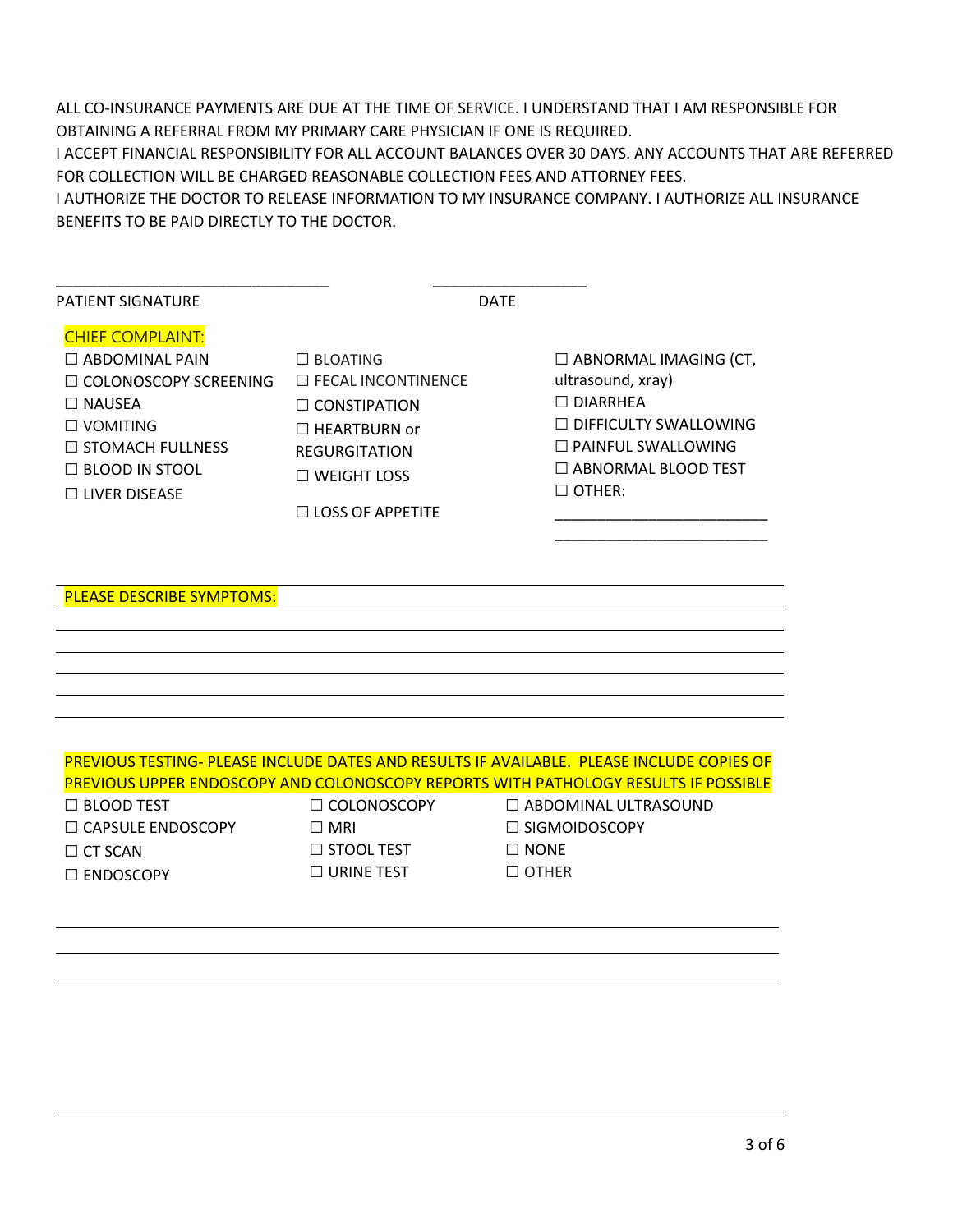# CURRENT & PAST MEDICAL PROBLEMS

| <u>CONNEIT &amp; FAST ITLEDICAL INODELITIO</u> |                                |                            |
|------------------------------------------------|--------------------------------|----------------------------|
| $\Box$ ANXIETY/DEPRESSION                      | $\Box$ DIABETES MELLITUS       | $\Box$ OSTEOPOROSIS/       |
| $\Box$ ANESTHESIA COMPLICATION                 | $\Box$ DIVERTICULOSIS          | <b>OSTEOPENIA</b>          |
| $\Box$ ASTHMA                                  | $\Box$ GERD (REFLUX)           | $\Box$ PEPTIC ULCER        |
| $\Box$ ATRIAL FIBRILATION                      | $\Box$ H. PYLORI/GASTRITIS     | $\Box$ SEIZURE             |
| $\Box$ CANCER. TYPE:                           | $\Box$ HEMORRHOIDS             | $\Box$ SHORTNESS OF BREATH |
| $\Box$ CHRONIC BRONCHITIS/                     | $\Box$ HIGH CHOLESTEROL/       | $\Box$ SLEEP APNEA         |
| <b>EMPHYSEMA</b>                               | <b>TRIGLYCERIDES</b>           | $\Box$ STROKE              |
| $\Box$ COLON POLYP                             | $\Box$ HYPERTENSION            | $\Box$ THYROID PROBLEM     |
| $\Box$ CONGESTIVE HEART FAILURE                | $\Box$ IRRITABLE BOWEL SYNDOME | $\Box$ OTHER:              |
| $\Box$ CORONARY ARTERY                         | $\Box$ KIDNEY STONE            |                            |
| DISEASE/ANGINA                                 | $\Box$ KIDNEY INSUFFICIENCY    |                            |
|                                                |                                |                            |

# PAST SURGICAL HISTORY: ☐NONE

| SURGERY:               | DATE: | SURGERY:                 | DATE: |
|------------------------|-------|--------------------------|-------|
| $\Box$ APPENDECTOMY    |       | □ INTESTINAL/ABDOMINAL   |       |
| $\Box$ BREAST          |       | $\Box$ TONSILLECTOMY     |       |
| $\Box$ GALLBLADDER     |       | □ STOMACH/DUODENAL ULCER |       |
| $\Box$ HERNIA REPAIR   |       | $\Box$ OTHER             |       |
| □ HYSTERECTOMY/OVARIES |       |                          |       |

#### HOSPITALIZATIONS OTHER THAN SURGERY

| <b>DETAILS</b> | <b>DATE</b> |
|----------------|-------------|
|                |             |
|                |             |

#### ALLERGIES TO MEDICATION – INCLUDE LATEX/TAPE, IODINE AND SERIOUS ADVERSE REACTIONS

| <b>MEDICATIONS</b> | <b>REACTIONS</b> |
|--------------------|------------------|
|                    |                  |
|                    |                  |
|                    |                  |

### CURRENT MEDICATIONS/SUPPLEMENTS INCLUDING OVER THE COUNTER MEDICATIONS

| <b>NAME</b> | DOSE/FREQUENCY | <b>NAME</b> | DOSE/FREQUENCY |
|-------------|----------------|-------------|----------------|
|             |                |             |                |
|             |                |             |                |
|             |                |             |                |
|             |                |             |                |
|             |                |             |                |
|             |                |             |                |
|             |                |             |                |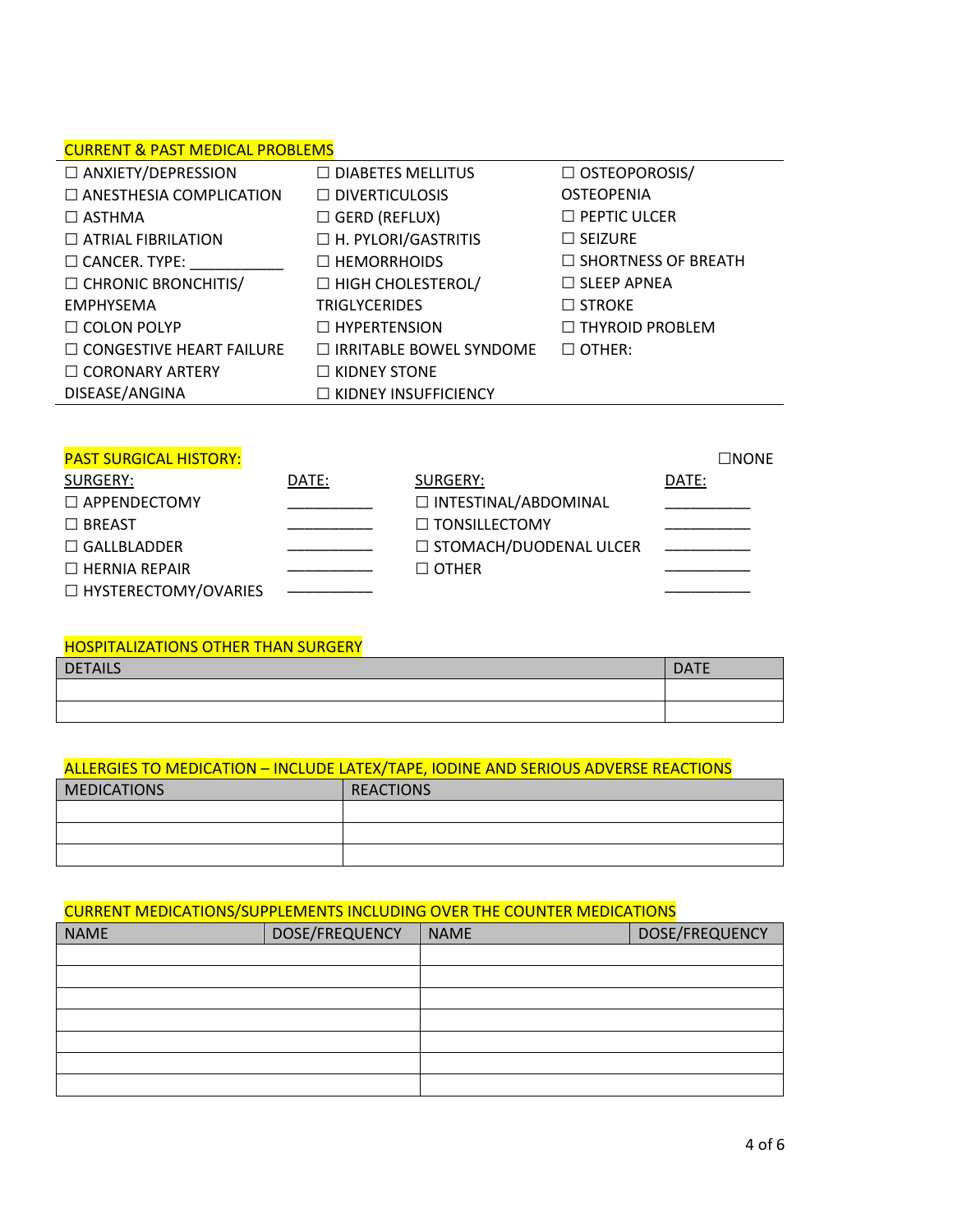# FAMILY HISTORY- INCLUDE AGE OF DIAGNOSIS

|                                | <b>FATHER</b>      | <b>MOTHER</b> | <b>BROTHER</b> | <b>SISTER</b> | <b>GRANDPARENT</b> |
|--------------------------------|--------------------|---------------|----------------|---------------|--------------------|
| <b>ESOPHAGEAL CANCER</b>       | □                  | □             | Г              | $\Box$        | □                  |
| <b>BREAST CANCER</b>           | $\Box$             | □             | Г              | $\Box$        | $\Box$             |
| <b>LIVER DISEASE</b>           | □                  | □             | Г              | $\Box$        | $\Box$             |
| <b>GALLBLADDER DISEASE</b>     | □                  | □             | Е              | $\Box$        | □                  |
| <b>STOMACH CANCER</b>          | □                  | $\Box$        | Е              | $\Box$        | П                  |
| <b>SMALL BOWEL CANCER</b>      | П                  | □             | Е              | $\Box$        | П                  |
| <b>CELIAC DISEASE</b>          | □                  | □             | Е              | $\Box$        | $\Box$             |
| <b>COLITIS/CROHN'S DISEASE</b> | $\Box$             | □             | Г              | $\Box$        | П                  |
| <b>COLON CANCER</b>            | П                  | П             | г              | $\Box$        | П                  |
| <b>COLON POLYP</b>             | □                  | $\Box$        | Е              | $\Box$        | П                  |
| UTERINE/OVARIAN CANCER         | $\Box$             | $\Box$        | Е              | $\Box$        | $\Box$             |
| RENAL/URETERAL CANCER          | П                  | $\Box$        | г              | П             | П                  |
| <b>OTHER</b>                   | $\square$ EXPLAIN: |               |                |               |                    |

# **SOCIAL HISTORY**

| <b>SMOKING</b>        | $\Box$ NEVER    | □ CURRENT/EVERY DAY             |                |                                 |                      |                  | □ CURRENT/SOME DAYS |                           |                   |                         | $\Box$ FORMER |                   |
|-----------------------|-----------------|---------------------------------|----------------|---------------------------------|----------------------|------------------|---------------------|---------------------------|-------------------|-------------------------|---------------|-------------------|
| <b>STATUS</b>         |                 |                                 |                |                                 |                      |                  |                     |                           |                   |                         |               |                   |
| <b>ALCOHOL USE</b>    |                 | $\Box$ NO $\Box$ YES YEAR QUIT: |                |                                 |                      | <b>PER WEEK:</b> |                     |                           |                   | <b>NUMBER OF YEARS:</b> |               |                   |
| RECREATIONAL DRUG USE |                 |                                 |                | $\Box$ NO $\Box$ YES YEAR QUIT: |                      |                  |                     | <b>DRUGS USED:</b>        |                   |                         |               |                   |
| <b>MARITAL STATUS</b> | $\Box$ SINGLE   |                                 | $\Box$ MARRIED |                                 |                      |                  |                     | $\Box$ DIVORCED           |                   |                         |               | $\square$ WIDOWED |
| <b>CHILDREN</b>       | $\square$ NONE  | $\Box$ 1 CHILD                  |                |                                 | $\square$ 2 CHILDREN |                  |                     | $\Box$ 3 OR MORE CHILDREN |                   |                         |               |                   |
| <b>EXCERCISE</b>      | $\square$ NO    |                                 |                | TYPE:                           |                      |                  |                     |                           | <b>FREQUENCY:</b> |                         |               | <b>PER WEEK</b>   |
|                       | $\sqsupset$ YES |                                 |                |                                 |                      |                  |                     |                           |                   |                         |               |                   |

# ADDITIONAL SYMPTOMS

| <b>GASTROINTESTINAL</b>          | <b>NEUROLOGIC</b>               | <b>GENERAL</b>                |
|----------------------------------|---------------------------------|-------------------------------|
| $\Box$ ABDOMINAL PAIN            | $\Box$ HEADACHES                | $\Box$ DECREASED APPETITE     |
| $\Box$ BLOATING/GAS              | $\Box$ SEIZURES                 | □ FATIGUE                     |
| $\Box$ BLOOD IN STOOL OR ON      | $\Box$ STROKES                  | $\Box$ FEVER                  |
| <b>TOILET PAPER</b>              | □ NUMBNESS                      | $\Box$ CHILLS                 |
| $\Box$ CIRRHOSIS                 | □ WEAKNESS                      | $\Box$ UNEXPECTED WEIGHT GAIN |
| $\Box$ DIFFICULTY SWALLOWING     |                                 | $\Box$ UNEXPECTED WEIGHT LOSS |
| □ FILLING UP QUICKLY AT MEALS    | <b>SKIN</b>                     |                               |
| □ FLUID IN ABDOMEN               | $\Box$ ITCHING                  | <b>EYES</b>                   |
| $\Box$ GALLSTONES                | $\Box$ RASH                     | $\Box$ LOSS OF VISION         |
| □ HEARTBURN/REGURGITATION        | □ UNUSUAL HAIR LOSS             |                               |
| $\Box$ HEPATITIS A B C           |                                 | ENT                           |
| $\Box$ INTOLERANCE TO FOODS      | CARDIOVASCULAR                  | $\Box$ HEARING LOSS           |
| □ IRREGULAR BOWEL HABITS         | $\Box$ ABNORMAL HEART RHYTHM    | $\Box$ TINNITUS               |
| $\Box$ JAUNDICE                  | $\Box$ CHEST PAIN OR PRESSURE   | □ SINUSITIS/SINUS DRAINAGE    |
| $\Box$ LOSS OF CONTROL OF BOWELS | □ HIGH BLOOD PRESSURE           | $\Box$ SORE THROAT            |
| $\Box$ MUCUS IN STOOL            | $\Box$ SWELLING IN FEET OR LEGS | $\Box$ HOARSENESS             |
| $\Box$ NAUSEA AND VOMITING       | $\Box$ CORONARY ARTERY DISEASE  |                               |
| $\Box$ PANCREATITIS              |                                 | RENAL/URINARY/KIDNEY          |